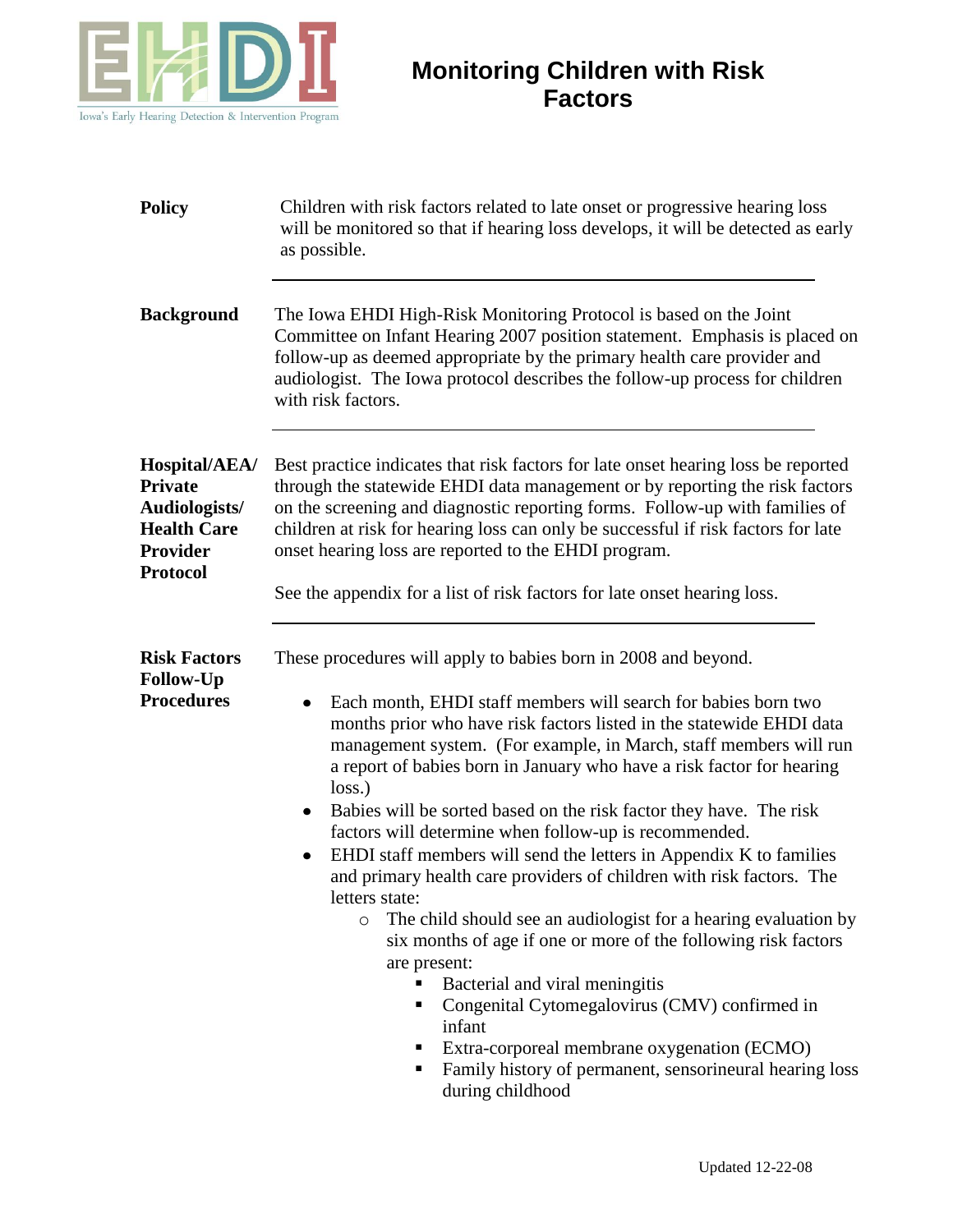

- **Head injury**
- Neurodegenerative disorder
- Other postnatal infections
- Parental concern regarding hearing status
- **Syndromes**
- o The child should see an audiologist for a hearing evaluation by 24 to 30 months of age if one or more of the following risk factors are present:
	- Cranio-facial anomalies
	- Exchange transfusion for elevated bilirubin
	- Herpes infection confirmed in infant
	- I NICU stay longer than five days
	- Other congenital infection
	- **•** Ototoxic medications administered
	- **PPHN** (persistent pulmonary hypertension) associated with mechanical ventilation
	- Rubella infection confirmed in infant
	- Syphilis infection confirmed in infant
	- Toxoplasmosis infection confirmed in infant
- Babies having a risk factor(s) requiring follow-up at six months and a risk factor(s) requiring follow-up at 24 to 30 months will receive only a six month letter.
- The EHDI staff will periodically search for babies born in earlier  $\bullet$ months so children whose records are entered into statewide EHDI data management system late will receive risk factor follow-up.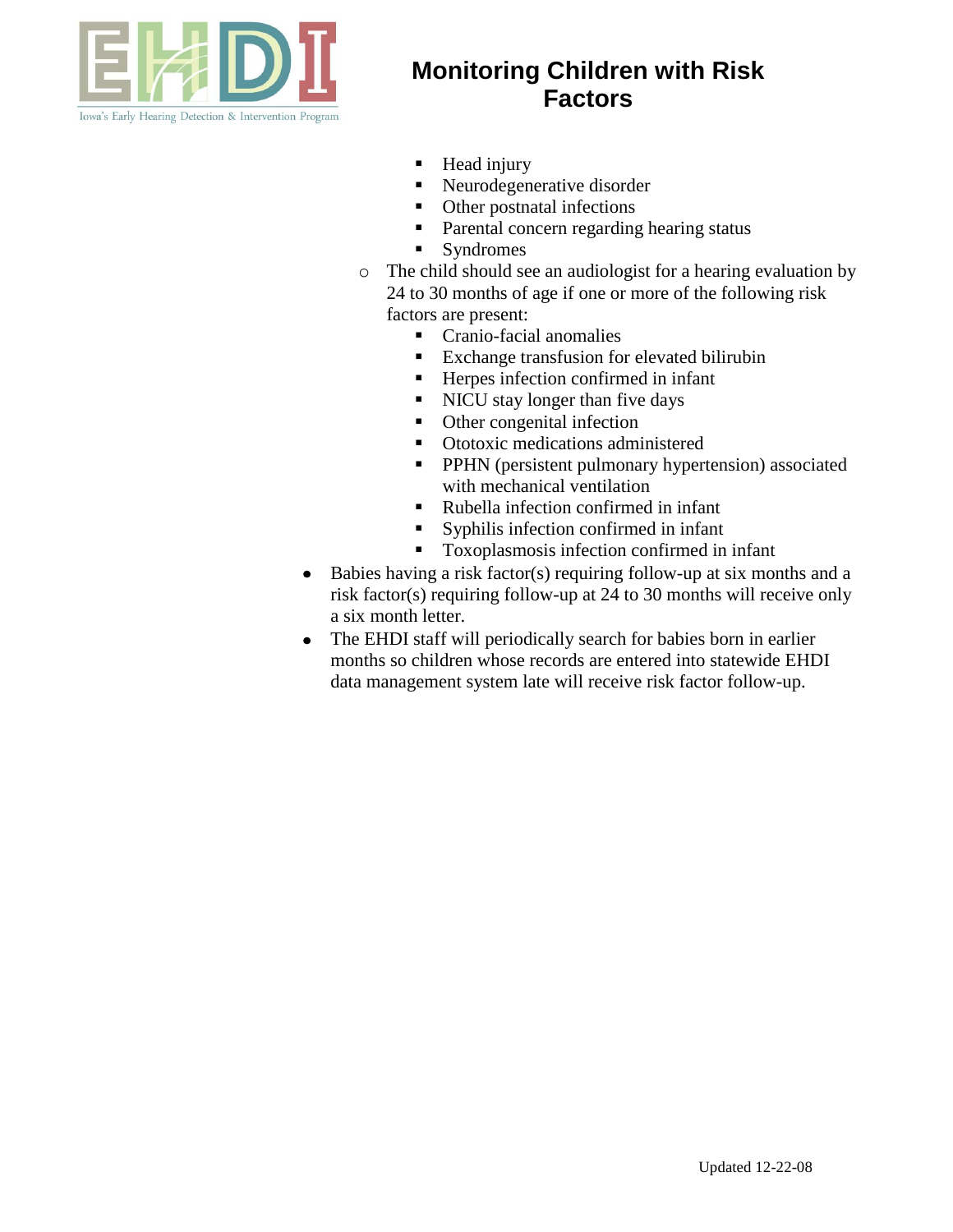

### **Risk Factors Associated with Childhood Hearing Loss**

### **Care Giver Concern of Hearing Loss**

#### **Chemotherapy**

**Congenital Infection - confirmed in infant** Includes: cytomegalovirus, rubella, syphilis, herpes, toxoplasmosis

**Craniofacial Anomalies**  Includes: Cleft lip or palate, microtia (abnormally small ear), atresia (blocked or abnormally small ear canal), choanal atresia

**Family History**  A family history of permanent, sensorineural hearing loss during childhood

**Head Trauma**  Especially basal skull/temporal bone fracture requiring hospitalization

**Hyperbilirubinemia**  Requiring exchange transfusion

### **Mechanical Ventilation or Extracorporeal Membrane Oxygenation (ECMO)**  Associated with respiratory complications such as bronchopulmonary dysplasia (BPD), persistent pulmonary hypertension of the newborn (PPHN), and respiratory distress syndrome (RDS)

**Neonatal Intensive Care Unit (NICU) Admission Greater Than Five Days**  Generally indicates health complications, and possible ototoxic medication treatment

**Neurodegenerative Disorders**  Hunter syndrome, Friedreich's ataxia, Charcot-Marie-Tooth syndrome

#### **Neurological Conditions and Syndromes**

Includes: seizures, hydrocephalus, intra-ventricular hemorrhage, retinopathy of prematurity

**Ototoxic Medications**  Includes: Gentamycin, Vacomycin, Kanamycin, Streptomycin, Tobramycin

### **Physical Findings Associated with Sensorineural or Permanent Conductive Hearing Loss**

Example: White forelock